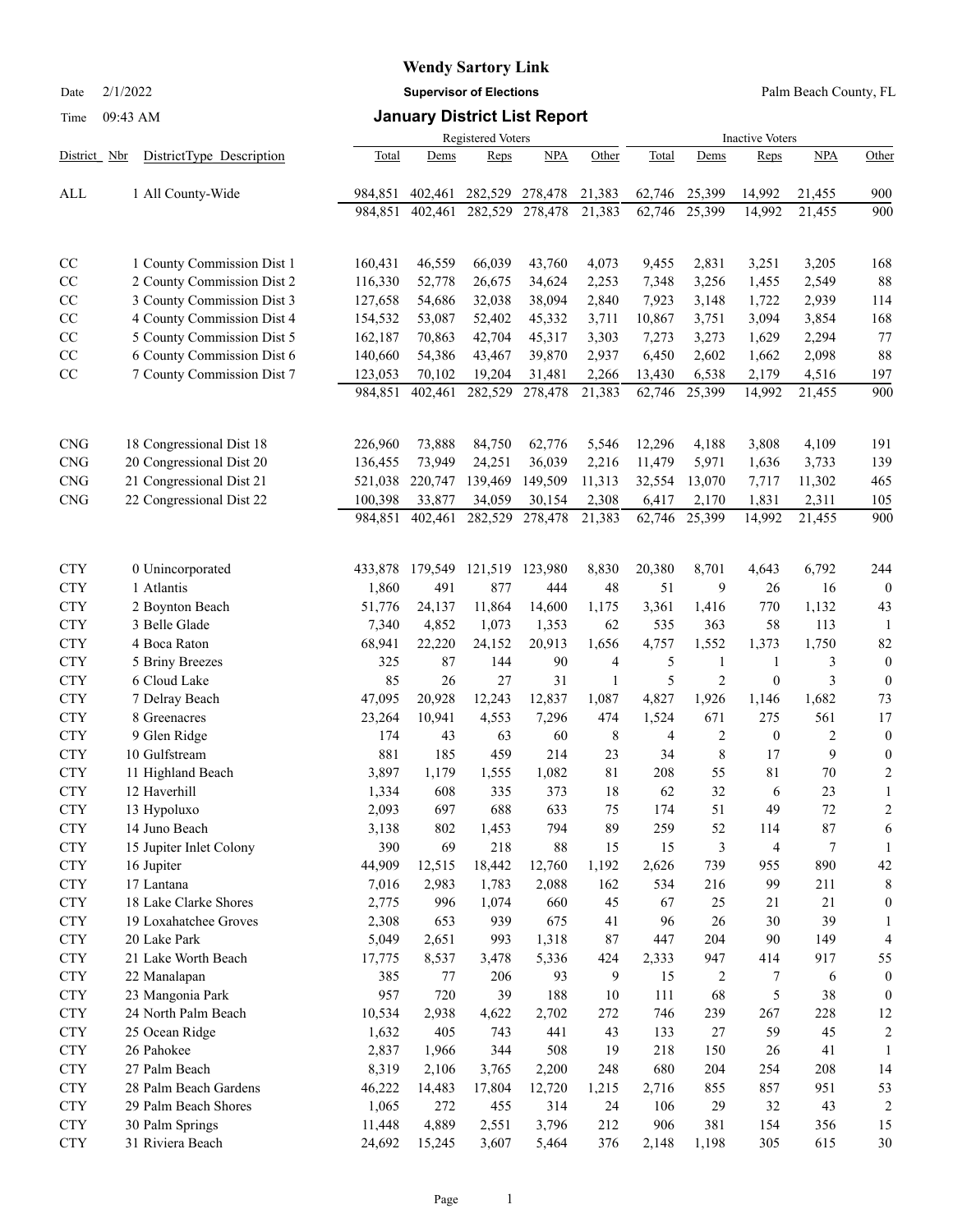Time 09:43 AM **January District List Report**

### **Wendy Sartory Link** Date 2/1/2022 **Supervisor of Elections** Palm Beach County, FL

|                |                             |         |                                 | Registered Voters |                  |                 |        |                 | <b>Inactive Voters</b> |              |                  |
|----------------|-----------------------------|---------|---------------------------------|-------------------|------------------|-----------------|--------|-----------------|------------------------|--------------|------------------|
| District Nbr   | DistrictType Description    | Total   | Dems                            | Reps              | NPA              | Other           | Total  | Dems            | Reps                   | NPA          | Other            |
| <b>CTY</b>     | 32 Royal Palm Beach         | 27,545  | 11,777                          | 7,040             | 8,140            | 588             | 1,299  | 515             | 299                    | 468          | 17               |
| <b>CTY</b>     | 33 South Bay                | 1,513   | 1,187                           | 88                | 226              | 12              | 115    | 93              | 5                      | 17           | $\boldsymbol{0}$ |
| <b>CTY</b>     | 34 South Palm Beach         | 1,335   | 403                             | 508               | 391              | 33              | 129    | 44              | 41                     | 44           | $\boldsymbol{0}$ |
| <b>CTY</b>     | 35 Tequesta                 | 4,971   | 1,194                           | 2,382             | 1,286            | 109             | 282    | 72              | 114                    | 91           | 5                |
| <b>CTY</b>     | 36 Village Of Golf          | 275     | 37                              | 182               | 52               | $\overline{4}$  | 13     | $\overline{2}$  | 10                     | $\mathbf{1}$ | $\boldsymbol{0}$ |
| <b>CTY</b>     | 37 Wellington               | 43,007  | 15,182                          | 14,091            | 12,751           | 983             | 2,629  | 857             | 827                    | 907          | 38               |
| <b>CTY</b>     | 38 Westlake                 | 1,717   | 569                             | 555               | 539              | 54              | 15     | 3               | 9                      | 3            | $\mathbf{0}$     |
| <b>CTY</b>     | 39 West Palm Beach          | 70,094  | 33,862                          | 15,615            | 19,042           | 1,575           | 8,181  | 3.659           | 1,549                  | 2,844        | 129              |
|                |                             | 984,851 | 402,461                         | 282,529           | 278,478          | 21,383          | 62,746 | 25,399          | 14.992                 | 21,455       | 900              |
| <b>HSE</b>     | 81 State House Dist 81      | 116,635 | 50,134                          | 31,101            | 33,130           | 2,270           | 4,839  | 2,209           | 1,042                  | 1,531        | 57               |
| <b>HSE</b>     | 82 State House Dist 82      | 54,193  | 14,841                          | 22,968            | 15,004           | 1,380           | 3,153  | 882             | 1,176                  | 1,048        | 47               |
| <b>HSE</b>     | 85 State House Dist 85      | 139,236 | 43,842                          | 53,413            | 38,575           | 3,406           | 6,635  | 2,196           | 2,062                  | 2,261        | 116              |
| <b>HSE</b>     | 86 State House Dist 86      | 117,894 | 48,562                          | 32,708            | 34,116           | 2,508           | 7,207  | 2,891           | 1,773                  | 2,450        | 93               |
| <b>HSE</b>     | 87 State House Dist 87      | 74,697  | 32,864                          | 16,018            | 24,464           | 1,351           | 5,545  | 2,395           | 920                    | 2,157        | 73               |
| <b>HSE</b>     | 88 State House Dist 88      | 103,272 | 61,045                          | 14,807            | 25,657           | 1,763           | 10,923 | 5,476           | 1,577                  | 3,689        | 181              |
| HSE            | 89 State House Dist 89      | 129,849 | 42,643                          | 46,022            | 37,745           | 3,439           | 11,344 | 3,745           | 3,361                  | 4,057        | 181              |
| <b>HSE</b>     | 90 State House Dist 90      | 115,984 | 50,964                          | 28,531            | 33,977           | 2,512           | 6,227  | 2,582           | 1,429                  | 2,142        | 74               |
| HSE            | 91 State House Dist 91      | 133,091 | 57,566                          | 36,961            | 35,810           | 2,754           | 6,873  | 3,023           | 1,652                  | 2,120        | 78               |
|                |                             | 984,851 | 402,461                         | 282,529           | 278,478          | 21,383          | 62,746 | 25,399          | 14,992                 | 21,455       | 900              |
| <b>SB</b>      | 1 School Board Dist 1       | 157,580 | 46,071                          | 64,565            | 42,966           | 3,978           | 9,063  | 2,724           | 3,096                  | 3,080        | 163              |
| $\rm SB$       | 2 School Board Dist 2       | 107,946 | 47,856                          | 25,702            | 32,377           | 2,011           | 6,668  | 2,964           | 1,295                  | 2,330        | 79               |
| <b>SB</b>      | 3 School Board Dist 3       | 164,367 | 74,815                          | 41,275            | 44,825           | 3,452           | 7,072  | 3,232           | 1,559                  | 2,213        | 68               |
| <b>SB</b>      | 4 School Board Dist 4       | 144,804 | 55,053                          | 44,330            | 41,747           | 3,674           | 11,892 | 4,268           | 3,193                  | 4,233        | 198              |
| SB             | 5 School Board Dist 5       | 153,000 | 55,482                          | 47,507            | 46,705           | 3,306           | 8,810  | 3,188           | 2,314                  | 3,172        | 136              |
| <b>SB</b>      | 6 School Board Dist 6       | 135,083 | 52,660                          | 41,170            | 38,436           | 2,817           | 6,331  | 2,570           | 1,619                  | 2,061        | 81               |
| $\rm SB$       | 7 School Board Dist 7       | 122,071 | 70,524                          | 17,980            | 31,422           | 2,145           | 12,910 | 6,453           | 1,916                  | 4,366        | 175              |
|                |                             | 984,851 | 402,461                         | 282,529           | 278,478          | 21,383          | 62,746 | 25,399          | 14,992                 | 21,455       | 900              |
| <b>SEN</b>     | 25 State Senate Dist 25     | 31,557  | 10,433                          | 11,832            | 8,648            | 644             | 1,094  | 482             | 272                    | 321          | 19               |
| <b>SEN</b>     | 29 State Senate Dist 29     | 268,727 | 102,476                         | 82,058            | 78,446           | 5,747           | 14,666 | 5,607           | 3,868                  | 4,986        | 205              |
| <b>SEN</b>     | 30 State Senate Dist 30     |         | 351,034 139,847 106,908         |                   | 96,403           | 7,876           | 24,763 | 10,037          | 6,012                  | 8,343        | 371              |
| ${\hbox{SEN}}$ | 31 State Senate Dist 31     |         | 333,533 149,705                 | 81,731            | 94,981           | 7,116           | 22,223 | 9,273           | 4,840                  | 7,805        | 305              |
|                |                             |         | 984,851 402,461 282,529 278,478 |                   |                  | 21,383          | 62,746 | 25,399          | 14,992                 | 21,455       | 900              |
| TAC            | 1 Acme Improvement District | 36,426  | 12,813                          | 12,140            | 10,660           | 813             | 2,233  | 729             | 696                    | 771          | 37               |
|                |                             | 36,426  | 12,813                          | 12,140            | 10,660           | 813             | 2,233  | 729             | 696                    | 771          | 37               |
| TBC            | 1 Briger Comm Dev Dist      | 1,214   | 723                             | 118               | 357              | 16              | 42     | 23              | 4                      | 14           |                  |
|                |                             | 1,214   | $\overline{723}$                | 118               | $\overline{357}$ | 16              | 42     | $\overline{23}$ | $\overline{4}$         | 14           |                  |
| TBT            | 1 Boca Raton Taxing Dist    | 92,364  | 31,241                          | 31,138            | 27,858           | 2,127           | 6,073  | 2,060           | 1,712                  | 2,199        | 102              |
|                |                             | 92,364  | 31,241                          | 31,138            | 27,858           | 2,127           | 6,073  | 2,060           | 1,712                  | 2,199        | 102              |
| TBV            | 1 Boynton Village Comm Dist | 777     | 312                             | 216               | 218              | 31              | 42     | 15              | 13                     | 13           |                  |
|                |                             | $777\,$ | 312                             | 216               | 218              | $\overline{31}$ | 42     | 15              | 13                     | 13           |                  |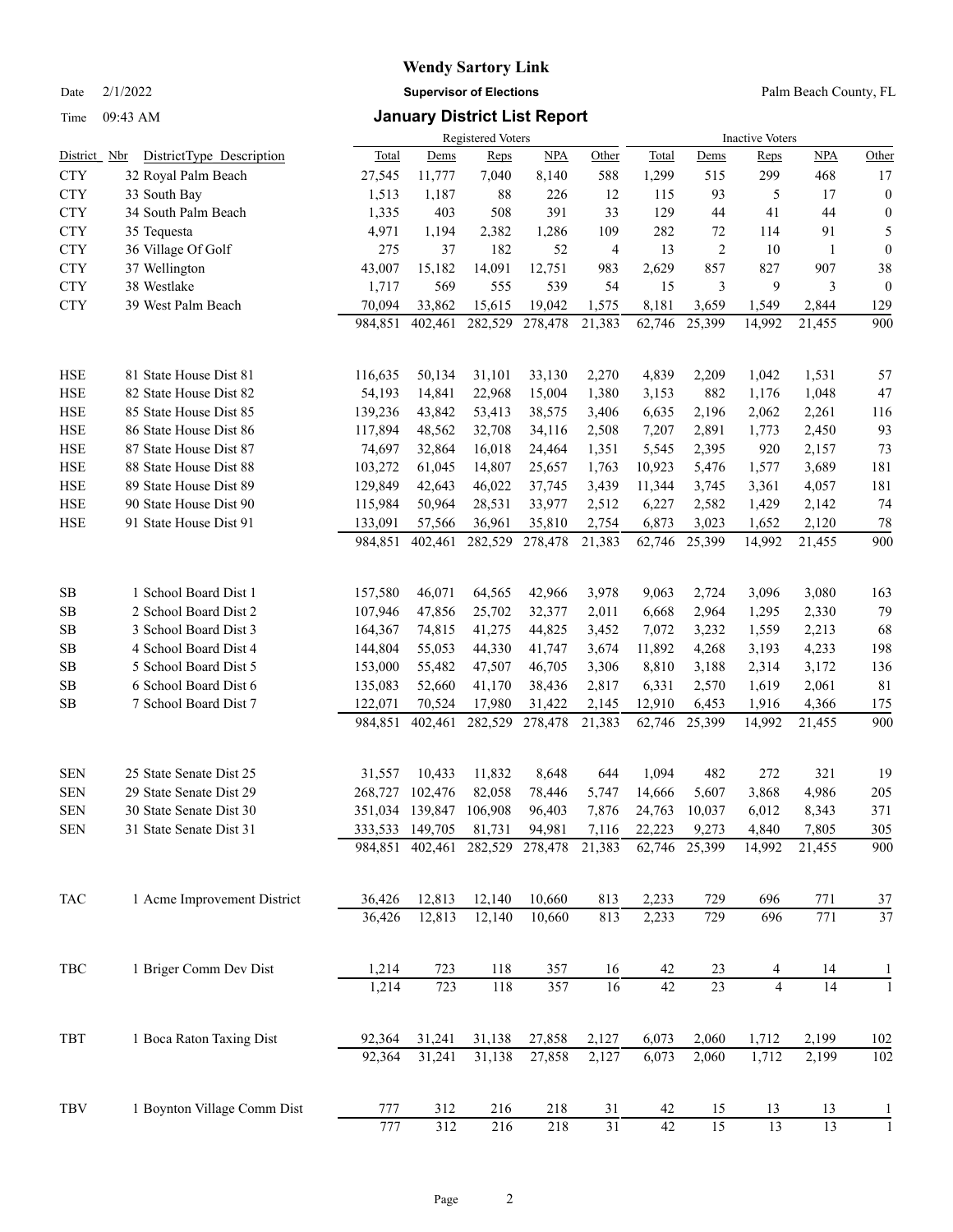#### **Wendy Sartory Link**

Date 2/1/2022 **Supervisor of Elections** Palm Beach County, FL

| Time                     | 09:43 AM                         |                  | <b>January District List Report</b> |                   |                     |                  |                        |                  |                  |                    |                                                                                                                                                                                                                                                                  |  |
|--------------------------|----------------------------------|------------------|-------------------------------------|-------------------|---------------------|------------------|------------------------|------------------|------------------|--------------------|------------------------------------------------------------------------------------------------------------------------------------------------------------------------------------------------------------------------------------------------------------------|--|
|                          |                                  |                  |                                     | Registered Voters |                     |                  | <b>Inactive Voters</b> |                  |                  |                    |                                                                                                                                                                                                                                                                  |  |
| District Nbr             | DistrictType Description         | Total            | Dems                                | Reps              | NPA                 | Other            | Total                  | Dems             | Reps             | NPA                | Other                                                                                                                                                                                                                                                            |  |
| <b>TEN</b>               | 1 Lox Environ Imprv Dist         | 65,196           | 17,777                              | 27,784            | 18,001              | 1,634            | 3,554                  | 974              | 1,339            | 1,186              |                                                                                                                                                                                                                                                                  |  |
|                          |                                  | 65,196           | 17,777                              | 27,784            | 18,001              | 1,634            | 3,554                  | 974              | 1,339            | 1,186              | $\overline{55}$                                                                                                                                                                                                                                                  |  |
| <b>TGA</b>               | 1 Greenacres Annexation Question | $\boldsymbol{0}$ | $\boldsymbol{0}$                    | $\boldsymbol{0}$  | $\boldsymbol{0}$    | $\boldsymbol{0}$ | $\boldsymbol{0}$       | $\boldsymbol{0}$ | $\boldsymbol{0}$ | 0                  | $\boldsymbol{0}$                                                                                                                                                                                                                                                 |  |
|                          |                                  | $\theta$         | $\theta$                            | $\theta$          | $\Omega$            | $\mathbf{0}$     | $\Omega$               | $\Omega$         | $\theta$         | $\Omega$           | $\overline{0}$                                                                                                                                                                                                                                                   |  |
| THC                      | 1 Hamal Comm Dev Dist            | 2,404            | 1,219                               | 411               | 722                 | 52               | 135                    | 65               | 22               | 45                 |                                                                                                                                                                                                                                                                  |  |
|                          |                                  | 2,404            | 1,219                               | 411               | 722                 | $\overline{52}$  | 135                    | $\overline{65}$  | 22               |                    |                                                                                                                                                                                                                                                                  |  |
| THY                      | 1 Hypo Haverhill Comm Dist       | 634              | 303                                 | 105               | 209                 | 17               | 13                     | 5                | 5                | 3                  | 0                                                                                                                                                                                                                                                                |  |
|                          |                                  | 634              | 303                                 | 105               | 209                 | $\overline{17}$  | $\overline{13}$        | $\overline{5}$   | $\overline{5}$   |                    | <u>55</u><br>$\frac{3}{3}$<br>$\overline{45}$<br>$\overline{3}$<br>$\overline{0}$<br>13<br>$\overline{13}$<br>$\boldsymbol{0}$<br>$\overline{23}$<br>$\overline{0}$<br>84<br>84<br>433<br>433<br>6<br>6<br>1<br>141<br>141<br>$\frac{0}{0}$<br>1<br>$\mathbf{1}$ |  |
| TIT                      | 1 Indian Trail Imprv Dist        | 35,518           | 11,584                              | 12,683            | 10,480              | 771              | 901                    | 333              | 246              | 309                |                                                                                                                                                                                                                                                                  |  |
|                          |                                  | 35,518           | 11,584                              | 12,683            | 10,480              | $\overline{771}$ | 901                    | 333              | 246              | 309                |                                                                                                                                                                                                                                                                  |  |
| $\ensuremath{{\rm TJC}}$ | 1 Journeys Comm Dev Dist         | 1,161            | 431                                 | 339               | 371                 | $20\,$           | 53                     | 17               | 13               | 23                 |                                                                                                                                                                                                                                                                  |  |
|                          |                                  | 1,161            | 431                                 | 339               | 371                 | $\overline{20}$  | $\overline{53}$        | $\overline{17}$  | $\overline{13}$  |                    |                                                                                                                                                                                                                                                                  |  |
| TJI                      | 1 Jupiter Inlet Dist             | 94,972           | 25,816                              | 40,707            | 26,085              | 2,364            | 5,002                  | 1,407            | 1,834            | 1,677              |                                                                                                                                                                                                                                                                  |  |
|                          |                                  | 94,972           | 25,816                              | 40,707            | 26,085              | 2,364            | 5,002                  | 1,407            | 1,834            | 1,677              |                                                                                                                                                                                                                                                                  |  |
| TLI                      | 1 Library District               | 656,377          | 259,881                             | 195,803           | 186,698             | 13,995           | 33,473                 | 13,326           | 8,468            | 11,246             |                                                                                                                                                                                                                                                                  |  |
|                          |                                  |                  | 656,377 259,881                     | 195,803           | 186,698             | 13,995           | 33,473                 | 13,326           | 8,468            | 11,246             |                                                                                                                                                                                                                                                                  |  |
| <b>TMC</b>               | 1 Monterey Comm Dev Dist         | 463              | 207                                 | 86                | 152                 | 18               | 20                     | 11               | 2                |                    |                                                                                                                                                                                                                                                                  |  |
|                          |                                  | 463              | 207                                 | 86                | 152                 | $\overline{18}$  | 20                     | $\overline{11}$  | $\overline{2}$   |                    |                                                                                                                                                                                                                                                                  |  |
| TMH                      | 1 Marsh Harbour Comm Dev         | 567              | 395                                 | 30                | 135                 | 7                | 45                     | 28               |                  | 15                 |                                                                                                                                                                                                                                                                  |  |
|                          |                                  | 567              | 395                                 | $30\,$            | 135                 | $\tau$           | $\overline{45}$        | $\overline{28}$  | $\mathbf{1}$     | 15                 |                                                                                                                                                                                                                                                                  |  |
| TNI                      | 1 Northern Imprv Dist            | 128,768          | 46,832                              | 43,053            | 35,760              | 3,123            | 8,470                  | 3,136            | 2,308            | 2,885              |                                                                                                                                                                                                                                                                  |  |
|                          |                                  | 128,768          | 46,832                              | 43,053            | 35,760              | 3,123            | 8,470                  | 3,136            | 2,308            | 2,885              |                                                                                                                                                                                                                                                                  |  |
| <b>TOO</b>               | 1 Osprey Oaks Comm Dev           | 443              | 174                                 | 123               | 137                 | 9                |                        |                  | $rac{2}{2}$      |                    |                                                                                                                                                                                                                                                                  |  |
|                          |                                  | 443              | 174                                 | $\overline{123}$  | 137                 | $\overline{9}$   | $\overline{7}$         | $\overline{4}$   |                  |                    |                                                                                                                                                                                                                                                                  |  |
| TOP                      | 1 Old Palm Comm Dev              | 415              | 61                                  | 255               | 88                  | 11               | 5                      | $\overline{c}$   | 1                |                    |                                                                                                                                                                                                                                                                  |  |
|                          |                                  | 415              | $\overline{61}$                     | 255               | $\overline{\bf 88}$ | $\overline{11}$  | $\overline{5}$         | $\overline{2}$   | $\mathbf{1}$     |                    |                                                                                                                                                                                                                                                                  |  |
| <b>TPC</b>               | 1 Plantation Comm Dev Dist       | 1,437            | 565                                 | 392               | 451                 | 29               | 33                     | 19               | 6                | 8                  | $\boldsymbol{0}$                                                                                                                                                                                                                                                 |  |
|                          |                                  | 1,437            | 565                                 | 392               | 451                 | $\overline{29}$  | 33                     | 19               | $\sqrt{6}$       | $\overline{\bf 8}$ | $\boldsymbol{0}$                                                                                                                                                                                                                                                 |  |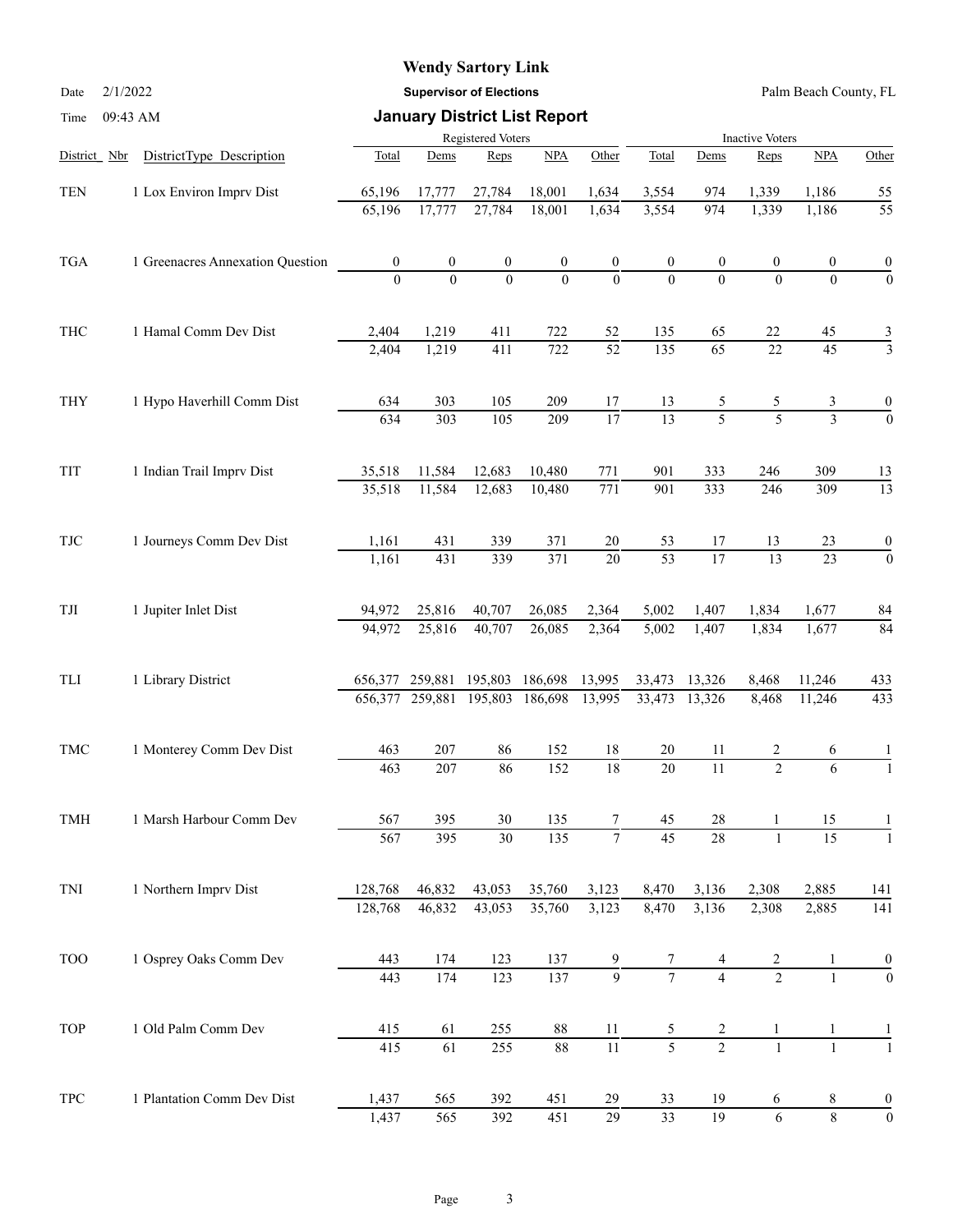# **Wendy Sartory Link**

Date 2/1/2022 **Supervisor of Elections** Palm Beach County, FL

| Time                     | 09:43 AM                  |              | <b>January District List Report</b> |                 |                        |                 |                 |                            |                                 |                 |                  |
|--------------------------|---------------------------|--------------|-------------------------------------|-----------------|------------------------|-----------------|-----------------|----------------------------|---------------------------------|-----------------|------------------|
|                          |                           |              | Registered Voters                   |                 | <b>Inactive Voters</b> |                 |                 |                            |                                 |                 |                  |
| District Nbr             | DistrictType Description  | Total        | Dems                                | Reps            | NPA                    | Other           | Total           | Dems                       | Reps                            | NPA             | Other            |
| <b>TPO</b>               | 1 Port Of Palm Beach      | 307,238      | 133,115                             | 84,368          | 83,270                 | 6,485           | 22,099          | 9,637                      | 4,853                           | 7,286           | 323              |
|                          |                           | 307,238      | 133,115                             | 84,368          | 83,270                 | 6,485           | 22,099          | 9,637                      | 4,853                           | 7,286           | 323              |
| TRC                      | 1 Renaissance Comm Dev    | 1,758        | 680                                 | 408             | 609                    | 61              | 205             | 70                         | 45                              | 88              |                  |
|                          |                           | 1,758        | 680                                 | 408             | 609                    | 61              | 205             | 70                         | $\overline{45}$                 | $\overline{88}$ | $\frac{2}{2}$    |
| <b>TSB</b>               | 1 Sonoma Bay Comm Dev     | 430          | 272                                 | 38              | 116                    | 4               | 53              | 37                         | 6                               | 10              | $\boldsymbol{0}$ |
|                          |                           | 430          | 272                                 | $\overline{38}$ | 116                    | $\overline{4}$  | $\overline{53}$ | $\overline{37}$            | 6                               | $\overline{10}$ | $\boldsymbol{0}$ |
| <b>TSI</b>               | 1 Seminole Imprv Dist     | 1,717        | 569                                 | 555             | 539                    | 54              | 15              | 3                          | 9                               | 3               | $\frac{0}{0}$    |
|                          |                           | 1,717        | 569                                 | 555             | 539                    | $\overline{54}$ | $\overline{15}$ | $\overline{3}$             | $\mathbf{Q}$                    | $\overline{3}$  |                  |
| <b>TTC</b>               | 1 Terracina Comm Dev Dist | 998          | 555                                 | 148             | 275                    | 20              | 68              | 35                         | 9                               | 24              | $\boldsymbol{0}$ |
|                          |                           | 998          | 555                                 | 148             | 275                    | 20              | $\overline{68}$ | $\overline{35}$            | $\overline{9}$                  | $\overline{24}$ | $\boldsymbol{0}$ |
| <b>TTO</b>               | 1 Thousand Comm Dev Dist  | 1,470        | 886                                 | 184             | 373                    | 27              | 80              | 47                         | 4                               | 28              |                  |
|                          |                           | 1,470        | 886                                 | 184             | 373                    | 27              | 80              | 47                         | $\overline{4}$                  | 28              | $\mathbf{1}$     |
| <b>TVC</b>               | 1 Vista Comm Dev Dist     | 359          | 167                                 | 58              | 120                    | 14              | 16              | 9                          | 1                               | 6               | $\boldsymbol{0}$ |
|                          |                           | 359          | 167                                 | 58              | 120                    | $\overline{14}$ | 16              | $\overline{9}$             | $\mathbf{1}$                    | 6               | $\boldsymbol{0}$ |
| TWC                      | 1 Winston Comm Dev Dist   | 1,170        | 403                                 | 350             | 383                    | 34              | 69              | 19                         | 31                              | 19              | $\boldsymbol{0}$ |
|                          |                           | 1,170        | 403                                 | 350             | 383                    | $\overline{34}$ | $\overline{69}$ | 19                         | $\overline{31}$                 | $\overline{19}$ | $\overline{0}$   |
| TWP                      | 1 Wyndam Park Comm Dev    | 660          | 366                                 | 78              | 206                    | 10              | 22              | 10                         | 3                               | 8               |                  |
|                          |                           | 660          | 366                                 | 78              | 206                    | 10              | $\overline{22}$ | $\overline{10}$            | $\overline{3}$                  | $\overline{8}$  | $\mathbf{1}$     |
| <b>WRD</b>               | 11 Ward 1                 | 1,860        | 491                                 | 877             | 444                    | $\sqrt{48}$     | 51              | 9                          | 26                              | 16              | $\boldsymbol{0}$ |
| <b>WRD</b>               | 21 Boynton Beach Dist 1   | 14,388       | 6,156                               | 3,754           | 4,074                  | 404             | 909             | 366                        | 223                             | 308             | 12               |
| <b>WRD</b>               | 22 Boynton Beach Dist 2   | 11,608       | 6,805                               | 1,731           | 2,887                  | 185             | 760             | 394                        | 117                             | 239             | $10\,$           |
| <b>WRD</b>               | 23 Boynton Beach Dist 3   | 13,041       | 5,482                               | 3,487           | 3,751                  | 321             | 934             | 348                        | 248                             | 327             | 11               |
| <b>WRD</b>               | 24 Boynton Beach Dist 4   | 12,739       | 5,694                               | 2,892           | 3,888                  | 265             | 758             | 308                        | 182                             | 258             | $10\,$           |
| <b>WRD</b>               | 31 Ward 1                 | 7,340        | 4,852                               | 1,073           | 1,353                  | 62              | 535             | 363                        | 58                              | 113             | 1                |
| <b>WRD</b>               | 41 Ward 1                 | 68,941       | 22,220                              | 24,152          | 20,913                 | 1,656           | 4,757           | 1,552                      | 1,373                           | 1,750           | $82\,$           |
| <b>WRD</b>               | 51 Ward 1                 | 325          | 87                                  | 144             | 90                     | $\overline{4}$  | 5               | $\mathbf{1}$<br>$\sqrt{2}$ | $\mathbf{1}$                    | 3               | $\boldsymbol{0}$ |
| <b>WRD</b>               | 61 Ward 1                 | 85           | 26                                  | 27              | 31                     | $\mathbf{1}$    | 5               |                            | $\boldsymbol{0}$                | 3               | $\mathbf{0}$     |
| <b>WRD</b>               | 71 Ward 1                 | 47,095       | 20,928                              | 12,243          | 12,837                 | 1,087           | 4,827           | 1,926                      | 1,146                           | 1,682           | $73\,$           |
| <b>WRD</b>               | 81 Ward 1                 | 23,264       | 10,941                              | 4,553           | 7,296                  | 474             | 1,524           | 671                        | 275                             | 561             | 17               |
| <b>WRD</b>               | 91 Ward 1                 | 174          | 43                                  | 63              | 60                     | 8               | 4               | $\overline{c}$             | $\boldsymbol{0}$                | $\overline{c}$  | $\boldsymbol{0}$ |
| <b>WRD</b>               | 101 Ward 1                | 881          | 185                                 | 459             | 214                    | 23              | 34              | $\,$ $\,$                  | 17                              | 9               | 0                |
| <b>WRD</b><br><b>WRD</b> | 111 Ward 1                | 3,897        | 1,179                               | 1,555           | 1,082                  | $8\sqrt{1}$     | 208             | 55<br>32                   | $81\,$                          | 70<br>23        | 2                |
| <b>WRD</b>               | 121 Ward 1<br>131 Ward 1  | 1,334        | 608                                 | 335             | 373                    | 18<br>75        | 62              | 51                         | 6<br>49                         | $72\,$          | 1                |
| <b>WRD</b>               | 141 Ward 1                | 2,093        | 697                                 | 688             | 633<br>794             | 89              | 174<br>259      | 52                         |                                 | $87\,$          | 2                |
| <b>WRD</b>               | 151 Ward 1                | 3,138<br>390 | 802<br>69                           | 1,453<br>218    | $88\,$                 | 15              | 15              | 3                          | 114<br>$\overline{\mathcal{A}}$ | 7               | 6<br>1           |
|                          |                           |              |                                     |                 |                        |                 |                 |                            |                                 |                 |                  |